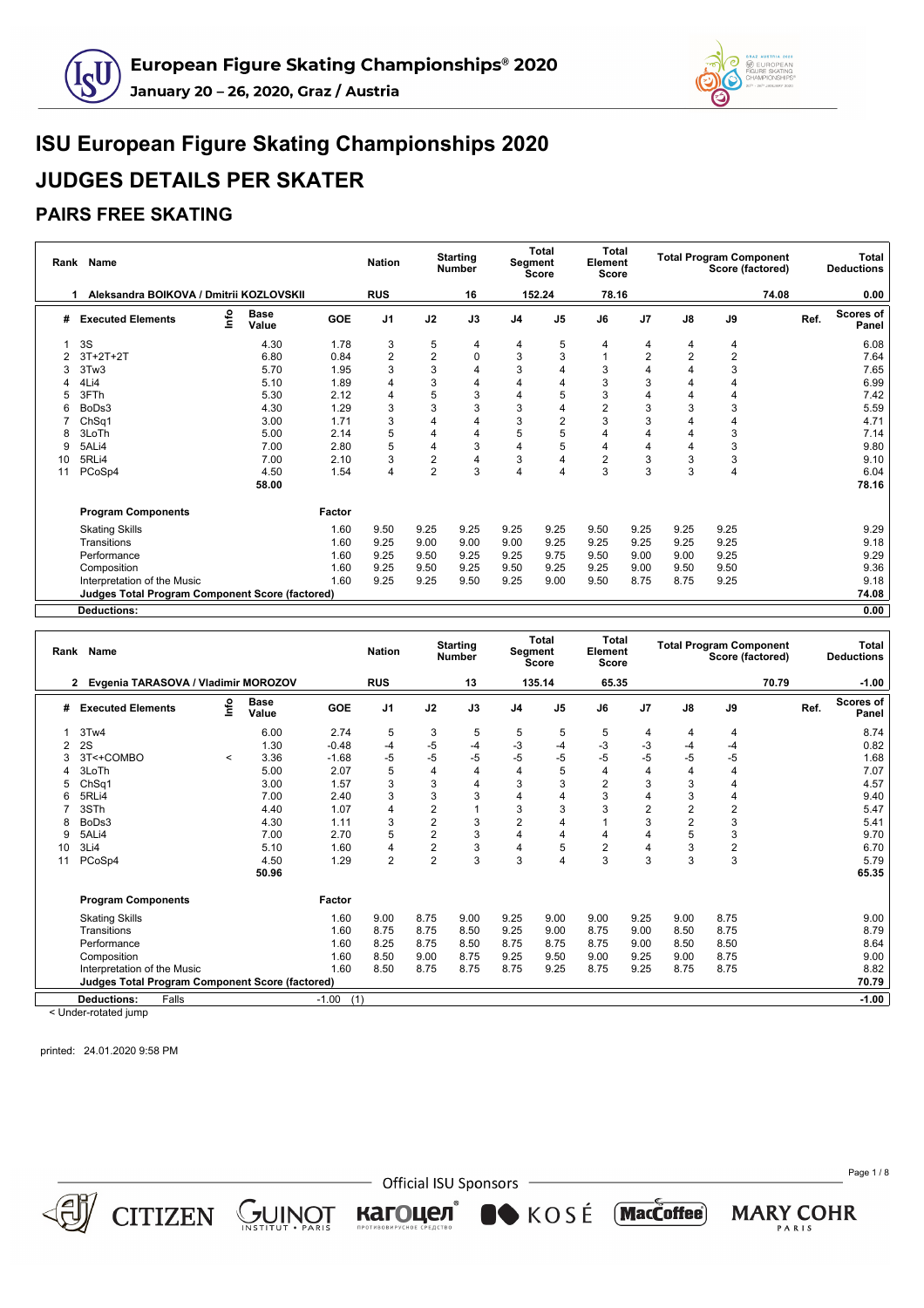



### **PAIRS FREE SKATING**

|    | Rank Name                                              |    |                      |                | <b>Nation</b>  |                | <b>Starting</b><br><b>Number</b> | Segment        | <b>Total</b><br>Score | <b>Total</b><br>Element<br>Score |                |                | <b>Total Program Component</b><br>Score (factored) |      | Total<br><b>Deductions</b> |
|----|--------------------------------------------------------|----|----------------------|----------------|----------------|----------------|----------------------------------|----------------|-----------------------|----------------------------------|----------------|----------------|----------------------------------------------------|------|----------------------------|
|    | Daria PAVLIUCHENKO / Denis KHODYKIN<br>3               |    |                      |                | <b>RUS</b>     |                | 15                               |                | 131.61                | 67.34                            |                |                | 65.27                                              |      | $-1.00$                    |
| #  | <b>Executed Elements</b>                               | ۴ů | <b>Base</b><br>Value | GOE            | J <sub>1</sub> | J2             | J3                               | J <sub>4</sub> | J <sub>5</sub>        | J6                               | J <sub>7</sub> | J8             | J9                                                 | Ref. | <b>Scores of</b><br>Panel  |
|    | 3F                                                     |    | 5.30                 | $-0.23$        | $-2$           | 2              | -1                               | -1             | 2                     | $\mathbf 0$                      | -1             | -3             | 0                                                  |      | 5.07                       |
|    | $3T+2T+2T$                                             |    | 6.80                 | 0.66           | $\overline{2}$ | 2              | $\overline{2}$                   | 3              | $\overline{2}$        |                                  | 0              |                |                                                    |      | 7.46                       |
| З  | 3Tw4                                                   |    | 6.00                 | 2.14           | 4              | $\overline{4}$ | 3                                | 4              | 5                     | 3                                | 4              | 3              | 3                                                  |      | 8.14                       |
|    | 3FTh                                                   |    | 5.30                 | $-1.82$        | -3             | $-4$           | -4                               | $\mathbf 0$    | $-2$                  | $-4$                             | -4             | -5             | -3                                                 |      | 3.48                       |
| 5  | 5RLi4                                                  |    | 7.00                 | 1.50           | $\overline{2}$ |                | $\overline{\mathbf{c}}$          | 3              | 3                     | $\overline{2}$                   | 3              |                | $\overline{2}$                                     |      | 8.50                       |
| 6  | FoDs3                                                  |    | 4.30                 | 0.61           | 0              |                | $\overline{c}$                   | $\overline{c}$ | $\overline{2}$        | и                                |                |                | $\overline{2}$                                     |      | 4.91                       |
|    | ChSq1                                                  |    | 3.00                 | 0.71           | $\overline{2}$ | 1              | $\overline{\mathbf{c}}$          | $\overline{2}$ | $\overline{2}$        | 1                                | 0              |                |                                                    |      | 3.71                       |
| 8  | 3LoTh                                                  |    | 5.00                 | 1.14           |                | 3              | $\overline{\mathbf{c}}$          | 3              | 4                     | 2                                |                | 2              | 3                                                  |      | 6.14                       |
| 9  | 5ALi4                                                  |    | 7.00                 | 1.50           | $\overline{2}$ | 1              | $\overline{2}$                   | $\overline{2}$ | 3                     | $\overline{2}$                   | 3              | $\overline{2}$ | $\overline{2}$                                     |      | 8.50                       |
| 10 | 4Li4                                                   |    | 5.10                 | 0.87           |                |                | $\overline{2}$                   | 3              | $\overline{2}$        | 1                                |                | $\overline{2}$ | 3                                                  |      | 5.97                       |
| 11 | PCoSp4                                                 |    | 4.50                 | 0.96           | $\overline{2}$ | $\overline{2}$ | $\overline{2}$                   | 3              | 4                     | $\overline{2}$                   | $\overline{2}$ | $\overline{2}$ | $\overline{2}$                                     |      | 5.46                       |
|    |                                                        |    | 59.30                |                |                |                |                                  |                |                       |                                  |                |                |                                                    |      | 67.34                      |
|    | <b>Program Components</b>                              |    |                      | Factor         |                |                |                                  |                |                       |                                  |                |                |                                                    |      |                            |
|    | <b>Skating Skills</b>                                  |    |                      | 1.60           | 8.00           | 8.00           | 8.50                             | 8.75           | 8.75                  | 8.50                             | 8.25           | 8.25           | 8.25                                               |      | 8.36                       |
|    | Transitions                                            |    |                      | 1.60           | 8.00           | 8.00           | 8.25                             | 8.50           | 8.50                  | 8.25                             | 7.50           | 8.00           | 7.50                                               |      | 8.07                       |
|    | Performance                                            |    |                      | 1.60           | 7.75           | 8.00           | 8.25                             | 8.50           | 8.25                  | 8.00                             | 8.00           | 7.75           | 8.00                                               |      | 8.04                       |
|    | Composition                                            |    |                      | 1.60           | 8.00           | 8.25           | 8.25                             | 8.75           | 8.75                  | 8.25                             | 8.00           | 8.00           | 7.75                                               |      | 8.21                       |
|    | Interpretation of the Music                            |    |                      | 1.60           | 8.00           | 8.25           | 8.25                             | 8.75           | 8.75                  | 8.00                             | 7.75           | 7.75           | 7.75                                               |      | 8.11                       |
|    | <b>Judges Total Program Component Score (factored)</b> |    |                      |                |                |                |                                  |                |                       |                                  |                |                |                                                    |      | 65.27                      |
|    | Falls<br><b>Deductions:</b>                            |    |                      | (1)<br>$-1.00$ |                |                |                                  |                |                       |                                  |                |                |                                                    |      | $-1.00$                    |

|    | Rank Name                                              |                          |                      |                | <b>Nation</b>  |                | <b>Starting</b><br><b>Number</b> |                | <b>Total</b><br>Segment<br>Score | <b>Total</b><br>Element<br>Score |                |                | <b>Total Program Component</b><br>Score (factored) |      | <b>Total</b><br><b>Deductions</b> |
|----|--------------------------------------------------------|--------------------------|----------------------|----------------|----------------|----------------|----------------------------------|----------------|----------------------------------|----------------------------------|----------------|----------------|----------------------------------------------------|------|-----------------------------------|
| 4  | Nicole DELLA MONICA / Matteo GUARISE                   |                          |                      |                | <b>ITA</b>     |                | 14                               |                | 123.96                           | 60.05                            |                |                | 64.91                                              |      | $-1.00$                           |
| #  | <b>Executed Elements</b>                               | ۴o                       | <b>Base</b><br>Value | <b>GOE</b>     | J <sub>1</sub> | J2             | J3                               | J <sub>4</sub> | J <sub>5</sub>                   | J6                               | J7             | J8             | J9                                                 | Ref. | <b>Scores of</b><br>Panel         |
|    | 3S<                                                    | $\overline{\phantom{a}}$ | 3.44                 | $-1.72$        | -5             | -5             | $-5$                             | $-5$           | $-5$                             | $-5$                             | -5             | -5             | -5                                                 |      | 1.72                              |
|    | 3Tw3                                                   |                          | 5.70                 | 1.71           | $\overline{2}$ | 3              | 4                                | 3              | 4                                | $\overline{2}$                   | 3              | 3              | 3                                                  |      | 7.41                              |
|    | 3LoTh                                                  |                          | 5.00                 | 0.36           |                | 3              |                                  | 1              | 4                                | 0                                | $-1$           | $-1$           | 0                                                  |      | 5.36                              |
|    | BoDs3                                                  |                          | 4.30                 | 1.11           | $\overline{2}$ | 3              | 3                                | $\overline{c}$ | 5                                |                                  | 3              | $\overline{2}$ | 3                                                  |      | 5.41                              |
|    | $2T+2T$                                                |                          | 2.60                 | $-0.24$        | $-1$           | $-2$           | $-3$                             | $-1$           | $-2$                             | $-2$                             | $-2$           | $-2$           | $-2$                                               |      | 2.36                              |
|    | 5RLi3                                                  |                          | 6.60                 | 2.07           | 3              | 3              | $\overline{2}$                   | 4              | 5                                | 3                                | 3              | $\overline{2}$ | 4                                                  |      | 8.67                              |
|    | ChSq1                                                  |                          | 3.00                 | 1.43           | 3              | 3              | $\overline{2}$                   | 3              | 4                                | $\overline{2}$                   | $\overline{c}$ | 3              | 4                                                  |      | 4.43                              |
| 8  | 3STh                                                   |                          | 4.40                 | $-1.45$        | $-3$           | -3             | -4                               | $-3$           | $-2$                             | $-3$                             | $-3$           | -4             | $-4$                                               |      | 2.95                              |
|    | 5ALi4                                                  |                          | 7.00                 | 2.30           | 3              | $\overline{4}$ | 3                                | 4              | 5                                | 3                                | 3              | 3              | 3                                                  |      | 9.30                              |
| 10 | 4Li4                                                   |                          | 5.10                 | 1.68           | 3              | 3              | 3                                | 4              | 5                                | $\overline{2}$                   | 3              | 3              | 4                                                  |      | 6.78                              |
| 11 | PCoSp4                                                 |                          | 4.50                 | 1.16           | 3              | 3              | 3                                | 3              | 5                                | $\overline{2}$                   | $\overline{2}$ | $\overline{2}$ | 2                                                  |      | 5.66                              |
|    |                                                        |                          | 51.64                |                |                |                |                                  |                |                                  |                                  |                |                |                                                    |      | 60.05                             |
|    | <b>Program Components</b>                              |                          |                      | Factor         |                |                |                                  |                |                                  |                                  |                |                |                                                    |      |                                   |
|    | <b>Skating Skills</b>                                  |                          |                      | 1.60           | 8.25           | 8.25           | 7.75                             | 8.50           | 8.75                             | 8.25                             | 8.25           | 8.00           | 8.25                                               |      | 8.25                              |
|    | Transitions                                            |                          |                      | 1.60           | 8.00           | 8.25           | 7.50                             | 8.25           | 9.00                             | 7.75                             | 7.75           | 7.50           | 8.00                                               |      | 7.93                              |
|    | Performance                                            |                          |                      | 1.60           | 8.00           | 8.00           | 7.50                             | 8.00           | 8.50                             | 8.00                             | 7.75           | 7.50           | 8.00                                               |      | 7.89                              |
|    | Composition                                            |                          |                      | 1.60           | 8.50           | 8.50           | 7.75                             | 8.50           | 9.00                             | 8.25                             | 8.00           | 7.50           | 8.50                                               |      | 8.29                              |
|    | Interpretation of the Music                            |                          |                      | 1.60           | 8.25           | 8.50           | 7.75                             | 8.00           | 9.25                             | 8.25                             | 8.25           | 7.75           | 8.50                                               |      | 8.21                              |
|    | <b>Judges Total Program Component Score (factored)</b> |                          |                      |                |                |                |                                  |                |                                  |                                  |                |                |                                                    |      | 64.91                             |
|    | Falls<br><b>Deductions:</b>                            |                          |                      | $-1.00$<br>(1) |                |                |                                  |                |                                  |                                  |                |                |                                                    |      | $-1.00$                           |

< Under-rotated jump

printed: 24.01.2020 9:58 PM

 $CITIZEN \simeq \bigcup_{\text{NSTITUT}} \text{NISTITUT}$ 



KOSÉ MacCoffee

кагоцел®

Page 2 / 8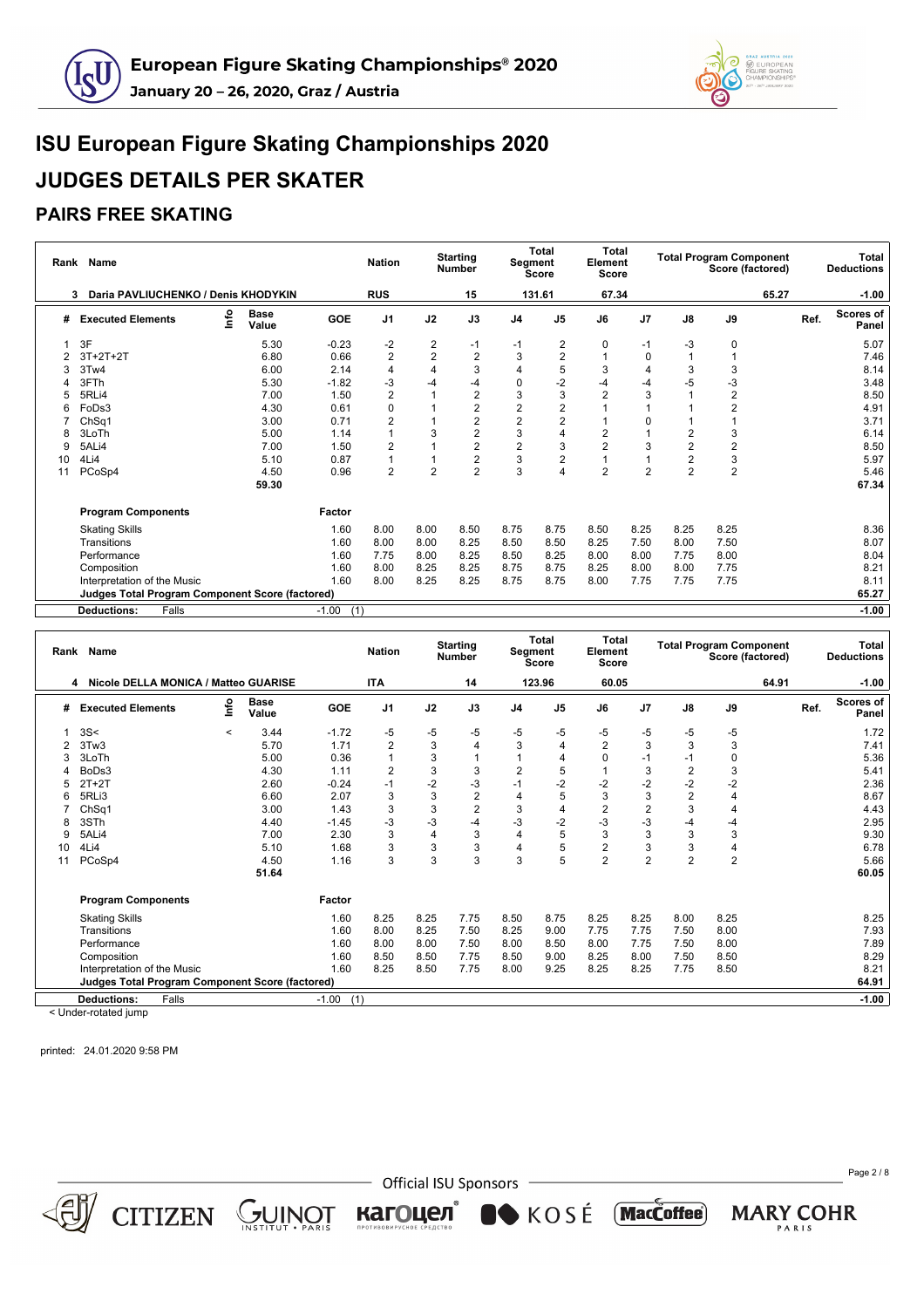



## **PAIRS FREE SKATING**

|    | Rank Name                                              |      |                      |                | <b>Nation</b>  |                | <b>Starting</b><br><b>Number</b> |                         | <b>Total</b><br><b>Segment</b><br><b>Score</b> | Total<br>Element<br>Score |                         |                | <b>Total Program Component</b><br>Score (factored) |       | Total<br><b>Deductions</b>        |
|----|--------------------------------------------------------|------|----------------------|----------------|----------------|----------------|----------------------------------|-------------------------|------------------------------------------------|---------------------------|-------------------------|----------------|----------------------------------------------------|-------|-----------------------------------|
|    | Minerva Fabienne HASE / Nolan SEEGERT<br>5             |      |                      |                | <b>GER</b>     |                | 11                               |                         | 115.96                                         | 57.41                     |                         |                |                                                    | 59.55 | $-1.00$                           |
| #  | <b>Executed Elements</b>                               | ١nfo | <b>Base</b><br>Value | <b>GOE</b>     | J <sub>1</sub> | J2             | J3                               | J <sub>4</sub>          | J <sub>5</sub>                                 | J6                        | J <sub>7</sub>          | $\mathsf{J}8$  | J9                                                 |       | <b>Scores of</b><br>Ref.<br>Panel |
|    | 3Tw2                                                   |      | 5.40                 | 1.39           | 3              | 3              | 4                                | 2                       | 2                                              | 2                         | 3                       | 3              | 2                                                  |       | 6.79                              |
|    | $3T+2T$                                                |      | 5.50                 | 1.14           | $\overline{2}$ | 4              | 3                                | 3                       | 3                                              | $\overline{2}$            | 3                       | 3              | $\overline{2}$                                     |       | 6.64                              |
|    | 3S                                                     |      | 4.30                 | $-2.15$        | $-5$           | $-5$           | $-5$                             | $-5$                    | $-2$                                           | $-5$                      | $-5$                    | $-5$           | $-5$                                               |       | 2.15                              |
|    | 5RLi4                                                  |      | 7.00                 | 1.40           | $\overline{2}$ |                | $\overline{\mathbf{c}}$          | $\overline{\mathbf{c}}$ | $\overline{2}$                                 | 2                         | 3                       | 2              | $\overline{2}$                                     |       | 8.40                              |
|    | 5ALi4                                                  |      | 7.00                 | 1.30           | $\overline{2}$ | 2              | 3                                | $\overline{c}$          |                                                |                           | 3                       | $\overline{c}$ | $\Omega$                                           |       | 8.30                              |
|    | 3LoTh                                                  |      | 5.00                 | $-1.79$        | -4             | $-3$           | -4                               | $-4$                    | $\Omega$                                       | -3                        | -3                      | $-4$           | $-4$                                               |       | 3.21                              |
|    | PCoSp4                                                 |      | 4.50                 | 0.71           | $\overline{2}$ |                | $\boldsymbol{2}$                 |                         | $\overline{2}$                                 | 2                         | $\overline{\mathbf{c}}$ |                |                                                    |       | 5.21                              |
| 8  | 4Li4                                                   |      | 5.10                 | 0.73           | 3              |                |                                  | $\overline{2}$          |                                                |                           | $\overline{2}$          | 2              |                                                    |       | 5.83                              |
| 9  | 3STh                                                   |      | 4.40                 | $-1.13$        | $-2$           | $-2$           | -3                               | $-3$                    |                                                | $-2$                      | $-3$                    | $-3$           | $-3$                                               |       | 3.27                              |
| 10 | Ch <sub>Sq1</sub>                                      |      | 3.00                 | 0.71           | $\overline{2}$ | $\overline{c}$ |                                  |                         |                                                |                           |                         | $\overline{2}$ | $\overline{c}$                                     |       | 3.71                              |
| 11 | FiDs3                                                  |      | 3.50                 | 0.40           | $\overline{2}$ | $\overline{2}$ | $\overline{2}$                   | $\mathbf 0$             |                                                | $-1$                      | $-1$                    | $\overline{2}$ | $\overline{2}$                                     |       | 3.90                              |
|    |                                                        |      | 54.70                |                |                |                |                                  |                         |                                                |                           |                         |                |                                                    |       | 57.41                             |
|    | <b>Program Components</b>                              |      |                      | Factor         |                |                |                                  |                         |                                                |                           |                         |                |                                                    |       |                                   |
|    | <b>Skating Skills</b>                                  |      |                      | 1.60           | 7.25           | 7.50           | 7.50                             | 7.75                    | 7.75                                           | 7.50                      | 7.75                    | 7.25           | 7.75                                               |       | 7.57                              |
|    | Transitions                                            |      |                      | 1.60           | 7.00           | 7.25           | 7.00                             | 7.50                    | 7.50                                           | 7.25                      | 7.50                    | 7.50           | 7.50                                               |       | 7.36                              |
|    | Performance                                            |      |                      | 1.60           | 7.00           | 7.50           | 7.25                             | 7.25                    | 7.25                                           | 7.25                      | 7.50                    | 7.25           | 7.50                                               |       | 7.32                              |
|    | Composition                                            |      |                      | 1.60           | 7.50           | 7.75           | 7.25                             | 7.50                    | 7.00                                           | 7.50                      | 7.75                    | 7.50           | 8.00                                               |       | 7.54                              |
|    | Interpretation of the Music                            |      |                      | 1.60           | 7.25           | 7.50           | 7.25                             | 7.50                    | 7.75                                           | 7.50                      | 7.50                    | 7.25           | 7.50                                               |       | 7.43                              |
|    | <b>Judges Total Program Component Score (factored)</b> |      |                      |                |                |                |                                  |                         |                                                |                           |                         |                | 59.55                                              |       |                                   |
|    | Falls<br><b>Deductions:</b>                            |      |                      | (1)<br>$-1.00$ |                |                |                                  |                         |                                                |                           |                         |                |                                                    |       | $-1.00$                           |

|    | Rank Name                                       |      |                      |                | <b>Nation</b>  |      | <b>Starting</b><br><b>Number</b> |                | <b>Total</b><br>Segment<br>Score | Total<br>Element<br><b>Score</b> |                |                | <b>Total Program Component</b><br>Score (factored) |       | <b>Total</b><br><b>Deductions</b> |
|----|-------------------------------------------------|------|----------------------|----------------|----------------|------|----------------------------------|----------------|----------------------------------|----------------------------------|----------------|----------------|----------------------------------------------------|-------|-----------------------------------|
|    | Miriam ZIEGLER / Severin KIEFER<br>6            |      |                      |                | <b>AUT</b>     |      | 12                               |                | 109.51                           | 52.92                            |                |                |                                                    | 58.59 | $-2.00$                           |
| #  | <b>Executed Elements</b>                        | ١nfo | <b>Base</b><br>Value | <b>GOE</b>     | J <sub>1</sub> | J2   | J3                               | J <sub>4</sub> | J <sub>5</sub>                   | J6                               | J7             | J8             | J9                                                 | Ref.  | <b>Scores of</b><br>Panel         |
|    | 3TwB                                            |      | 4.80                 | $-0.55$        | -2             | 0    | $-2$                             | -2             | 2                                | $-2$                             | $-2$           | 0              | 0                                                  |       | 4.25                              |
|    | $3T+1T+2T$                                      |      | 5.90                 | $-0.72$        | $-1$           | $-2$ | $-2$                             | $-2$           | $-1$                             | $-2$                             | $-2$           | $-1$           | $-2$                                               |       | 5.18                              |
|    | 3S                                              |      | 4.30                 | $-2.15$        | -5             | -5   | $-5$                             | $-5$           | $-3$                             | $-5$                             | $-5$           | $-5$           | $-5$                                               |       | 2.15                              |
|    | 5RLi4                                           |      | 7.00                 | 1.20           | 3              |      | $\overline{1}$                   | $\overline{c}$ | 4                                | $\overline{1}$                   |                | $\overline{2}$ | 2                                                  |       | 8.20                              |
|    | 3FTh                                            |      | 5.30                 | 1.59           | 3              | 3    | 3                                | $\overline{2}$ | 4                                | 3                                | 2              | $\overline{4}$ | 3                                                  |       | 6.89                              |
|    | FiDs3                                           |      | 3.50                 | 0.80           | $\overline{2}$ | 3    | $\overline{c}$                   | $\overline{c}$ | 4                                | $\overline{2}$                   | 2              | 3              | 2                                                  |       | 4.30                              |
|    | PCoSp3V                                         |      | 3.00                 | 0.30           |                |      | 0                                | 0              | $\overline{2}$                   | 0                                |                | $\overline{2}$ | 2                                                  |       | 3.30                              |
|    | 5ALi4                                           |      | 7.00                 | 1.30           | $\overline{2}$ |      | $\overline{2}$                   | $\overline{2}$ | 4                                |                                  | $\overline{2}$ | $\overline{2}$ | $\overline{2}$                                     |       | 8.30                              |
| g  | ChSq1                                           |      | 3.00                 | 0.93           | $\overline{2}$ |      | $\overline{2}$                   | $\overline{2}$ | 3                                |                                  | $\overline{2}$ | $\overline{2}$ | $\overline{2}$                                     |       | 3.93                              |
| 10 | 3STh                                            |      | 4.40                 | $-2.14$        | -5             | $-5$ | $-5$                             | $-5$           | $-4$                             | -5                               | $-5$           | $-4$           | $-5$                                               |       | 2.26                              |
| 11 | 3Li3                                            |      | 4.70                 | $-0.54$        | $\mathbf{1}$   | $-2$ | $-1$                             | $-2$           | $\overline{1}$                   | $-3$                             | 0              | $-3$           | $-1$                                               |       | 4.16                              |
|    |                                                 |      | 52.90                |                |                |      |                                  |                |                                  |                                  |                |                |                                                    |       | 52.92                             |
|    | <b>Program Components</b>                       |      |                      | Factor         |                |      |                                  |                |                                  |                                  |                |                |                                                    |       |                                   |
|    | <b>Skating Skills</b>                           |      |                      | 1.60           | 7.50           | 7.50 | 7.00                             | 7.50           | 8.25                             | 7.50                             | 7.25           | 7.50           | 7.75                                               |       | 7.50                              |
|    | Transitions                                     |      |                      | 1.60           | 7.25           | 7.25 | 6.75                             | 7.25           | 8.25                             | 7.25                             | 6.75           | 7.00           | 7.75                                               |       | 7.21                              |
|    | Performance                                     |      |                      | 1.60           | 7.25           | 6.75 | 6.75                             | 7.25           | 7.50                             | 6.75                             | 7.00           | 7.25           | 7.75                                               |       | 7.11                              |
|    | Composition                                     |      |                      | 1.60           | 7.50           | 7.25 | 7.00                             | 7.50           | 8.25                             | 7.25                             | 7.00           | 7.25           | 8.25                                               |       | 7.43                              |
|    | Interpretation of the Music                     |      |                      | 1.60           | 7.25           | 7.25 | 7.00                             | 7.25           | 8.50                             | 7.00                             | 7.25           | 7.50           | 8.00                                               |       | 7.36                              |
|    | Judges Total Program Component Score (factored) |      |                      |                |                |      |                                  |                |                                  |                                  |                |                |                                                    |       | 58.59                             |
|    | Falls<br><b>Deductions:</b>                     |      |                      | $-2.00$<br>(2) |                |      |                                  |                |                                  |                                  |                |                |                                                    |       | $-2.00$                           |

printed: 24.01.2020 9:58 PM

 $CITIZEN \simeq \bigcup_{\text{NS TITUT}} \text{NISTIUT}$ 

- Official ISU Sponsors

кагоцел®

KOSÉ MacCoffee

Page 3 / 8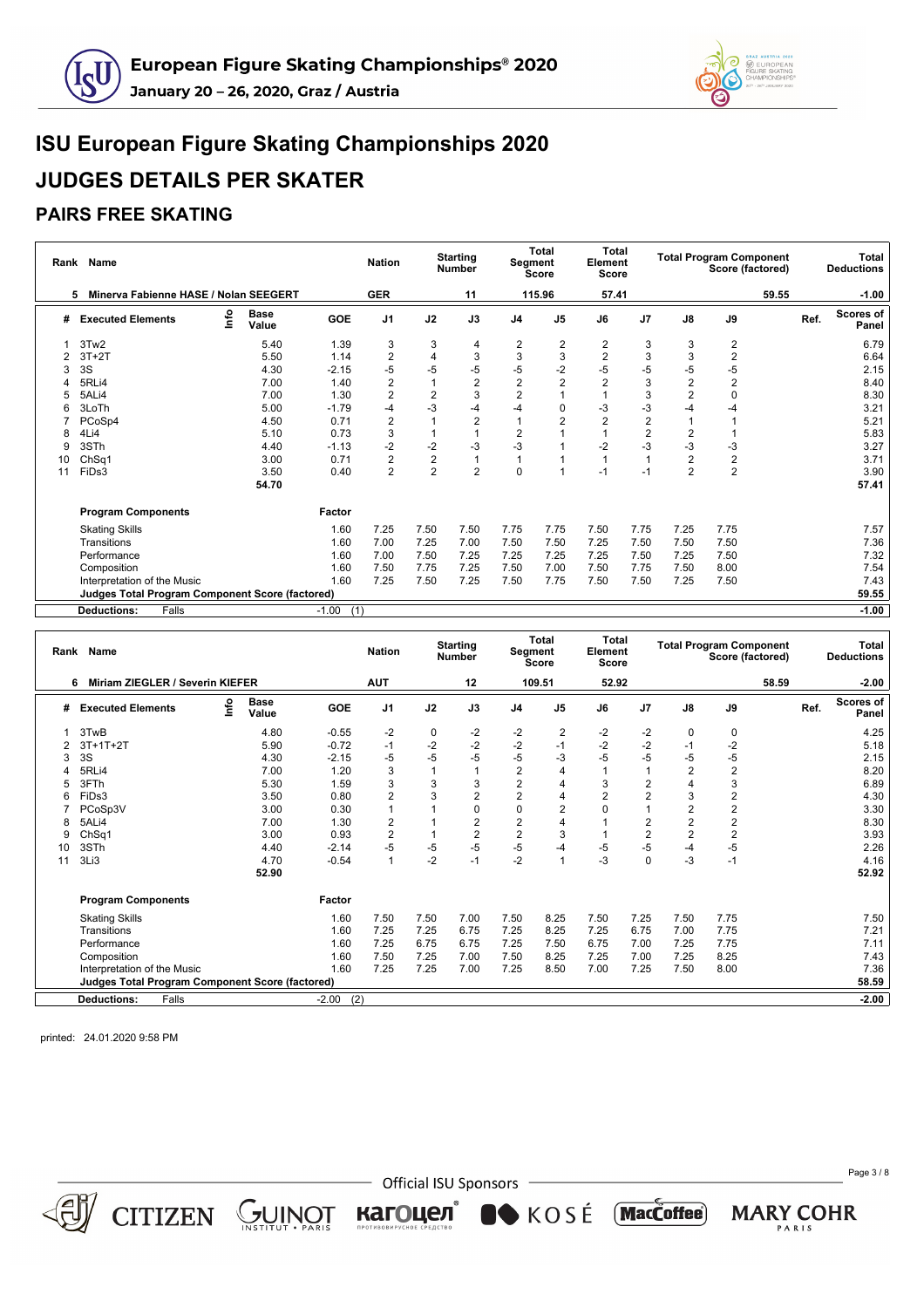



### **PAIRS FREE SKATING**

|    | Rank Name                                              |                          |                      |            | <b>Nation</b>  |                | <b>Starting</b><br><b>Number</b> | Segment        | <b>Total</b><br><b>Score</b> | Total<br>Element<br><b>Score</b> |                |                | <b>Total Program Component</b><br>Score (factored) |      | <b>Total</b><br><b>Deductions</b> |
|----|--------------------------------------------------------|--------------------------|----------------------|------------|----------------|----------------|----------------------------------|----------------|------------------------------|----------------------------------|----------------|----------------|----------------------------------------------------|------|-----------------------------------|
|    | Annika HOCKE / Robert KUNKEL<br>7                      |                          |                      |            | <b>GER</b>     |                | 9                                |                | 107.67                       | 55.73                            |                |                | 51.94                                              |      | 0.00                              |
| #  | <b>Executed Elements</b>                               | ١rf٥                     | <b>Base</b><br>Value | <b>GOE</b> | J <sub>1</sub> | J2             | J3                               | J <sub>4</sub> | J <sub>5</sub>               | J6                               | J7             | J8             | J9                                                 | Ref. | <b>Scores of</b><br>Panel         |
|    | 3Tw <sub>2</sub>                                       |                          | 5.40                 | 0.85       | 3              | 2              | 3                                | -1             |                              |                                  | 3              | 0              | 0                                                  |      | 6.25                              |
|    | 3S<                                                    | $\,<\,$                  | 3.44                 | $-1.38$    | $-5$           | $-3$           | $-4$                             | $-5$           | $-2$                         | -4                               | -4             | $-4$           | $-4$                                               |      | 2.06                              |
| 3  | 2A+2A<+SEQ                                             | $\overline{\phantom{a}}$ | 4.75                 | $-0.24$    | $-1$           | $-2$           | $-1$                             | $\mathbf 0$    | $\overline{2}$               | $-1$                             | $-1$           | $-1$           | 0                                                  |      | 4.51                              |
| 4  | 5ALi3                                                  |                          | 6.60                 | 0.66       | 3              |                |                                  | $\overline{2}$ | $-2$                         |                                  |                | $\overline{2}$ | $-1$                                               |      | 7.26                              |
| 5  | Ch <sub>Sq1</sub>                                      |                          | 3.00                 | 0.57       | $\overline{2}$ |                |                                  |                | $\mathbf 0$                  |                                  |                | $\overline{2}$ |                                                    |      | 3.57                              |
| 6  | 3LoTh                                                  |                          | 5.00                 | $-0.57$    | $\Omega$       | $-2$           | $-3$                             | $-2$           | 0                            | $\Omega$                         | $-2$           |                | $-2$                                               |      | 4.43                              |
|    | FiDs3                                                  |                          | 3.50                 | 0.55       | $\overline{2}$ | $\overline{2}$ | 0                                | $\overline{2}$ |                              |                                  | $\overline{2}$ | 2              |                                                    |      | 4.05                              |
| 8  | 3FTh                                                   |                          | 5.30                 | 0.45       |                |                |                                  | $\mathbf 0$    | 2                            |                                  |                |                | 0                                                  |      | 5.75                              |
| g  | 5RLi4                                                  |                          | 7.00                 | 0.00       | $\overline{2}$ | $-1$           |                                  | $\mathbf 0$    | 0                            | $-1$                             | 2              | $-1$           | $-1$                                               |      | 7.00                              |
| 10 | 3Li4                                                   |                          | 5.10                 | 0.80       | 3              | 0              |                                  | 3              |                              | $\overline{2}$                   | 2              |                |                                                    |      | 5.90                              |
| 11 | PCoSp4                                                 |                          | 4.50                 | 0.45       |                | $\mathbf 0$    | $\overline{2}$                   |                | $\overline{2}$               |                                  |                |                | 0                                                  |      | 4.95                              |
|    |                                                        |                          | 53.59                |            |                |                |                                  |                |                              |                                  |                |                |                                                    |      | 55.73                             |
|    | <b>Program Components</b>                              |                          |                      | Factor     |                |                |                                  |                |                              |                                  |                |                |                                                    |      |                                   |
|    | <b>Skating Skills</b>                                  |                          |                      | 1.60       | 6.50           | 6.75           | 6.50                             | 6.75           | 6.50                         | 6.50                             | 7.00           | 6.25           | 6.50                                               |      | 6.57                              |
|    | Transitions                                            |                          |                      | 1.60       | 6.25           | 6.00           | 6.00                             | 6.50           | 6.50                         | 6.25                             | 6.75           | 6.00           | 6.00                                               |      | 6.21                              |
|    | Performance                                            |                          |                      | 1.60       | 6.50           | 6.50           | 6.25                             | 6.50           | 7.00                         | 6.50                             | 7.00           | 6.75           | 6.25                                               |      | 6.57                              |
|    | Composition                                            |                          |                      | 1.60       | 6.50           | 6.50           | 6.25                             | 6.75           | 6.75                         | 6.75                             | 6.75           | 6.50           | 6.50                                               |      | 6.61                              |
|    | Interpretation of the Music                            |                          |                      | 1.60       | 6.25           | 6.50           | 6.25                             | 6.75           | 6.75                         | 6.75                             | 6.50           | 6.50           | 6.25                                               |      | 6.50                              |
|    | <b>Judges Total Program Component Score (factored)</b> |                          |                      |            |                |                |                                  |                |                              |                                  |                |                |                                                    |      | 51.94                             |
|    | <b>Deductions:</b>                                     |                          |                      |            |                |                |                                  |                |                              |                                  |                |                |                                                    |      | 0.00                              |

< Under-rotated jump

|    | Rank Name                                       |    |                      |         | <b>Nation</b>  |                         | <b>Starting</b><br><b>Number</b> |                | <b>Total</b><br>Segment<br><b>Score</b> | <b>Total</b><br>Element<br><b>Score</b> |                |      | <b>Total Program Component</b><br>Score (factored) |       |      | <b>Total</b><br><b>Deductions</b> |
|----|-------------------------------------------------|----|----------------------|---------|----------------|-------------------------|----------------------------------|----------------|-----------------------------------------|-----------------------------------------|----------------|------|----------------------------------------------------|-------|------|-----------------------------------|
|    | 8 Cleo HAMON / Denys STREKALIN                  |    |                      |         | <b>FRA</b>     |                         | 6                                |                | 103.25                                  | 54.23                                   |                |      |                                                    | 49.02 |      | 0.00                              |
| #  | <b>Executed Elements</b>                        | ۴٥ | <b>Base</b><br>Value | GOE     | J <sub>1</sub> | J2                      | J3                               | J <sub>4</sub> | J <sub>5</sub>                          | J6                                      | J7             | J8   | J9                                                 |       | Ref. | <b>Scores of</b><br>Panel         |
|    | 3Tw <sub>2</sub>                                |    | 5.40                 | 0.15    | 1              |                         | $-1$                             | 0              | -1                                      | 1                                       |                | 2    | $-1$                                               |       |      | 5.55                              |
|    | $3T+2T+2T$                                      |    | 6.80                 | 0.00    | $\Omega$       |                         | $-1$                             | 0              | $-1$                                    | 0                                       | 0              | 0    |                                                    |       |      | 6.80                              |
| 3  | 3STh                                            |    | 4.40                 | 0.75    | $\overline{2}$ | $\overline{2}$          | $\overline{1}$                   | $\overline{2}$ | $\overline{1}$                          | $\overline{2}$                          |                | 3    | $\overline{2}$                                     |       |      | 5.15                              |
|    | 2A                                              |    | 3.30                 | 0.38    |                |                         |                                  |                | $\overline{2}$                          |                                         | 0              |      | $\overline{c}$                                     |       |      | 3.68                              |
| 5  | 5ALi3                                           |    | 6.60                 | 1.23    | $\Omega$       | $\overline{\mathbf{c}}$ | $\overline{\mathbf{c}}$          | 2              | $\overline{2}$                          |                                         | $\overline{2}$ | 2    | $\overline{2}$                                     |       |      | 7.83                              |
| 6  | ChSq1                                           |    | 3.00                 | 0.71    | $\overline{2}$ | $\overline{\mathbf{c}}$ | 1                                |                |                                         |                                         |                | 2    | $\overline{2}$                                     |       |      | 3.71                              |
|    | 3LoTh                                           |    | 5.00                 | $-1.64$ | -4             | $-2$                    | $-4$                             | -4             | $-1$                                    | $-2$                                    | -3             | -4   | -4                                                 |       |      | 3.36                              |
| 8  | FiDs3                                           |    | 3.50                 | 0.50    |                | $\overline{2}$          | $\mathbf{1}$                     | $\overline{2}$ |                                         |                                         |                | 2    | $\overline{2}$                                     |       |      | 4.00                              |
| 9  | 3Li3                                            |    | 4.70                 | 0.54    | $\overline{2}$ |                         | $\mathbf 0$                      | $\overline{2}$ | $\mathbf 0$                             |                                         |                | 2    |                                                    |       |      | 5.24                              |
| 10 | 4Li2                                            |    | 4.30                 | 0.37    |                |                         | $\mathbf{1}$                     | $\mathbf{1}$   | 0                                       | $-1$                                    |                |      | $\overline{2}$                                     |       |      | 4.67                              |
| 11 | PCoSp4                                          |    | 4.50                 | $-0.26$ | $\Omega$       | $\Omega$                | $-1$                             | $-1$           | $-2$                                    | $-1$                                    | $\mathbf 0$    | -1   | $\mathbf 0$                                        |       |      | 4.24                              |
|    |                                                 |    | 51.50                |         |                |                         |                                  |                |                                         |                                         |                |      |                                                    |       |      | 54.23                             |
|    | <b>Program Components</b>                       |    |                      | Factor  |                |                         |                                  |                |                                         |                                         |                |      |                                                    |       |      |                                   |
|    | <b>Skating Skills</b>                           |    |                      | 1.60    | 6.00           | 6.50                    | 6.00                             | 6.25           | 6.00                                    | 6.50                                    | 6.75           | 6.25 | 6.25                                               |       |      | 6.25                              |
|    | Transitions                                     |    |                      | 1.60    | 5.75           | 6.25                    | 5.75                             | 6.00           | 5.50                                    | 6.25                                    | 6.25           | 5.75 | 5.75                                               |       |      | 5.93                              |
|    | Performance                                     |    |                      | 1.60    | 6.00           | 6.50                    | 6.00                             | 5.75           | 5.50                                    | 6.50                                    | 6.50           | 6.50 | 6.50                                               |       |      | 6.25                              |
|    | Composition                                     |    |                      | 1.60    | 6.00           | 6.50                    | 6.00                             | 6.25           | 6.00                                    | 6.50                                    | 6.25           | 6.00 | 6.00                                               |       |      | 6.14                              |
|    | Interpretation of the Music                     |    |                      | 1.60    | 5.75           | 6.50                    | 6.00                             | 6.00           | 5.50                                    | 6.75                                    | 6.25           | 5.75 | 6.25                                               |       |      | 6.07                              |
|    | Judges Total Program Component Score (factored) |    |                      |         |                |                         |                                  |                |                                         |                                         |                |      |                                                    |       |      | 49.02                             |
|    | <b>Deductions:</b>                              |    |                      |         |                |                         |                                  |                |                                         |                                         |                |      |                                                    |       |      | 0.00                              |
|    |                                                 |    |                      |         |                |                         |                                  |                |                                         |                                         |                |      |                                                    |       |      |                                   |

printed: 24.01.2020 9:58 PM

 $CITIZEN$   $GUNOT$ 

- Official ISU Sponsors -

KOSÉ MacCoffee)

кагоцел®

Page 4 / 8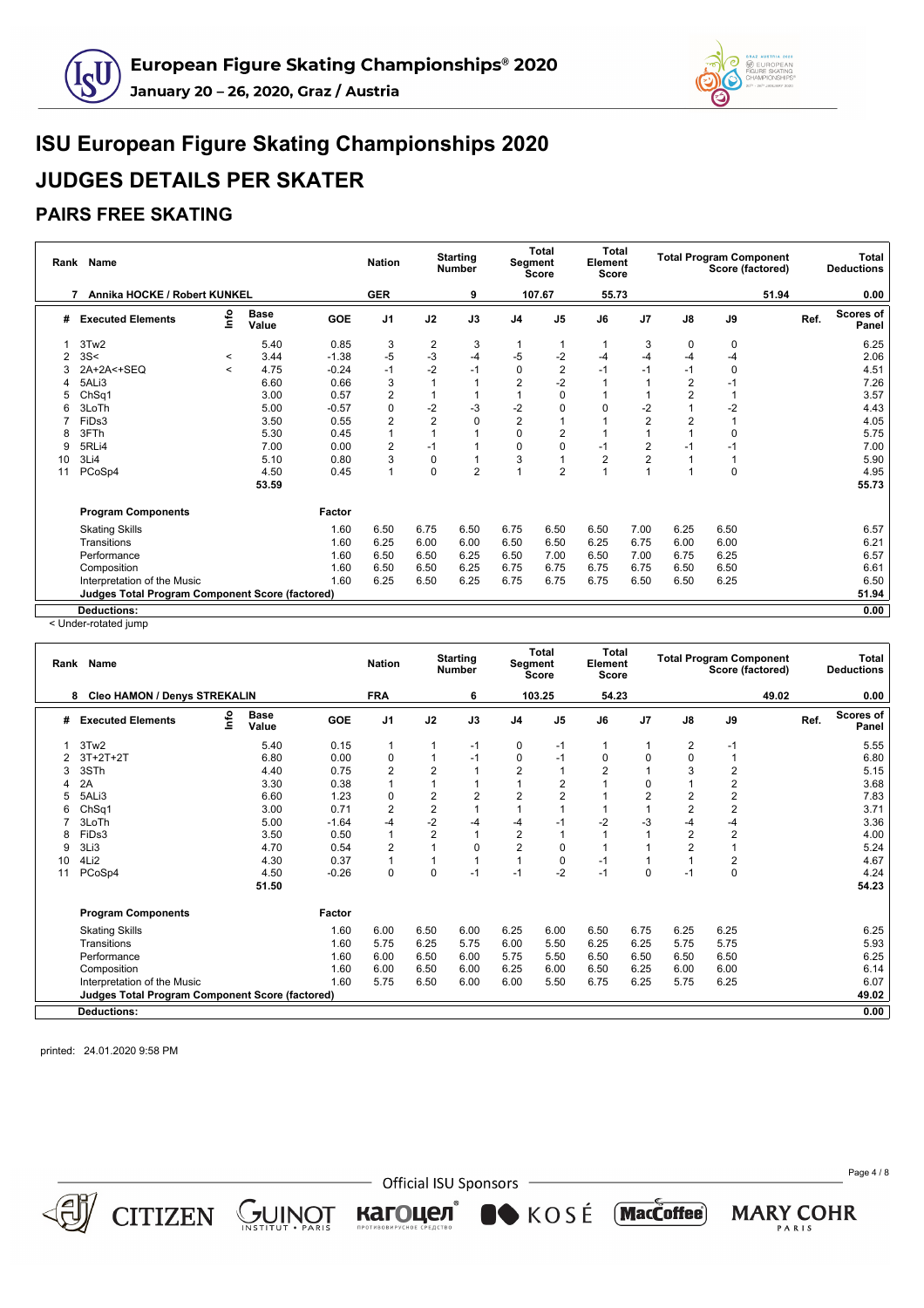



## **PAIRS FREE SKATING**

|    | Rank Name                                              |      |                      |                | <b>Nation</b>  |      | <b>Starting</b><br><b>Number</b> | Segment        | <b>Total</b><br><b>Score</b> | Total<br>Element<br><b>Score</b> |                |                | <b>Total Program Component</b><br>Score (factored) |       | <b>Total</b><br><b>Deductions</b> |
|----|--------------------------------------------------------|------|----------------------|----------------|----------------|------|----------------------------------|----------------|------------------------------|----------------------------------|----------------|----------------|----------------------------------------------------|-------|-----------------------------------|
| 9  | <b>Ioulia CHTCHETININA / Mark MAGYAR</b>               |      |                      |                | <b>HUN</b>     |      | 8                                |                | 100.47                       | 53.42                            |                |                |                                                    | 48.05 | $-1.00$                           |
| #  | <b>Executed Elements</b>                               | ١nfo | <b>Base</b><br>Value | GOE            | J <sub>1</sub> | J2   | J3                               | J <sub>4</sub> | J <sub>5</sub>               | J6                               | J <sub>7</sub> | J8             | J9                                                 | Ref.  | <b>Scores of</b><br>Panel         |
|    | 3Tw <sub>3</sub>                                       |      | 5.70                 | 1.47           | 3              | 3    | 3                                | 2              | 2                            | 2                                | 2              | 3              | 3                                                  |       | 7.17                              |
|    | $2T+2T+2T$                                             |      | 3.90                 | $-0.28$        | $-2$           | 0    | $-2$                             | $-2$           | $-3$                         | -3                               | $-2$           | $-2$           | $-2$                                               |       | 3.62                              |
| 3  | 2A                                                     |      | 3.30                 | $-1.65$        | $-5$           | -5   | $-5$                             | $-5$           | -4                           | $-5$                             | $-5$           | $-5$           | $-5$                                               |       | 1.65                              |
|    | 3FTh                                                   |      | 5.30                 | $-0.15$        |                | 0    | $-2$                             | $-1$           | 1                            | $-1$                             | $-1$           | 0              | $\mathbf 0$                                        |       | 5.15                              |
| 5  | 3Li4                                                   |      | 5.10                 | 0.73           | $\overline{2}$ |      | 1                                | $\overline{2}$ | $\overline{2}$               |                                  |                | $\overline{2}$ |                                                    |       | 5.83                              |
| 6  | 3STh                                                   |      | 4.40                 | $-0.38$        | -1             | 0    | $-2$                             | $-1$           | 1                            | $-1$                             | $-2$           | O              | $-1$                                               |       | 4.02                              |
|    | ChSq1                                                  |      | 3.00                 | 0.43           |                | 0    | $\overline{1}$                   |                | $\overline{2}$               |                                  | 0              |                |                                                    |       | 3.43                              |
| 8  | 5ALi4                                                  |      | 7.00                 | 0.60           | $\overline{2}$ | 0    |                                  | $\Omega$       | 1                            |                                  | $\Omega$       |                | $\overline{2}$                                     |       | 7.60                              |
| 9  | 5RLi4                                                  |      | 7.00                 | 0.30           |                | 0    | 0                                | 0              | 0                            | 0                                |                |                |                                                    |       | 7.30                              |
| 10 | BoDs1                                                  |      | 3.50                 | 0.15           | 0              | $-1$ | 1                                | 0              |                              |                                  |                | $-1$           | 2                                                  |       | 3.65                              |
| 11 | PCoSp3                                                 |      | 4.00                 | 0.00           | $\Omega$       | 0    | $\mathbf 0$                      | 1              | $\Omega$                     | $\Omega$                         | $-1$           | $\Omega$       | $\mathbf 0$                                        |       | 4.00                              |
|    |                                                        |      | 52.20                |                |                |      |                                  |                |                              |                                  |                |                |                                                    |       | 53.42                             |
|    | <b>Program Components</b>                              |      |                      | Factor         |                |      |                                  |                |                              |                                  |                |                |                                                    |       |                                   |
|    | <b>Skating Skills</b>                                  |      |                      | 1.60           | 6.00           | 5.75 | 6.25                             | 6.50           | 6.50                         | 6.50                             | 6.00           | 6.25           | 6.25                                               |       | 6.25                              |
|    | Transitions                                            |      |                      | 1.60           | 5.75           | 5.50 | 5.75                             | 6.00           | 5.75                         | 6.00                             | 5.50           | 5.50           | 5.75                                               |       | 5.71                              |
|    | Performance                                            |      |                      | 1.60           | 5.75           | 5.75 | 5.75                             | 6.00           | 6.25                         | 6.25                             | 5.75           | 6.25           | 6.00                                               |       | 5.96                              |
|    | Composition                                            |      |                      | 1.60           | 6.00           | 5.50 | 6.00                             | 6.50           | 6.25                         | 6.00                             | 5.75           | 6.25           | 6.00                                               |       | 6.04                              |
|    | Interpretation of the Music                            |      |                      | 1.60           | 5.75           | 5.75 | 6.00                             | 6.25           | 6.50                         | 6.25                             | 5.50           | 6.50           | 6.00                                               |       | 6.07                              |
|    | <b>Judges Total Program Component Score (factored)</b> |      |                      |                |                |      |                                  |                |                              |                                  |                |                |                                                    |       | 48.05                             |
|    | Falls<br><b>Deductions:</b>                            |      |                      | (1)<br>$-1.00$ |                |      |                                  |                |                              |                                  |                |                |                                                    |       | $-1.00$                           |

| Rank | Name                                                   |                          |                      |                | <b>Nation</b>  |                | <b>Starting</b><br><b>Number</b> |                | <b>Total</b><br><b>Segment</b><br><b>Score</b> | Total<br>Element<br><b>Score</b> |                |                | <b>Total Program Component</b><br>Score (factored) |      | <b>Total</b><br><b>Deductions</b> |
|------|--------------------------------------------------------|--------------------------|----------------------|----------------|----------------|----------------|----------------------------------|----------------|------------------------------------------------|----------------------------------|----------------|----------------|----------------------------------------------------|------|-----------------------------------|
| 10   | Rebecca GHILARDI / Filippo AMBROSINI                   |                          |                      |                | <b>ITA</b>     |                | 10                               |                | 99.89                                          | 51.22                            |                |                | 50.67                                              |      | $-2.00$                           |
| #    | <b>Executed Elements</b>                               | ۴o                       | <b>Base</b><br>Value | <b>GOE</b>     | J <sub>1</sub> | J2             | J3                               | J <sub>4</sub> | J <sub>5</sub>                                 | J6                               | J7             | J8             | J9                                                 | Ref. | <b>Scores of</b><br>Panel         |
|      | 3Tw2                                                   |                          | 5.40                 | $-1.93$        | -3             | -3             | -3                               | -3             | -4                                             | -4                               | -4             | -4             | -5                                                 |      | 3.47                              |
|      | 3S<                                                    | $\,<$                    | 3.44                 | $-1.72$        | $-5$           | -5             | $-5$                             | $-5$           | $-5$                                           | -5                               | -5             | -5             | $-5$                                               |      | 1.72                              |
|      | 5RLi4                                                  |                          | 7.00                 | 1.10           | $\overline{2}$ | $\frac{2}{2}$  | $\frac{2}{2}$                    |                | $\overline{c}$                                 |                                  |                |                | 3                                                  |      | 8.10                              |
|      | 3LoTh                                                  |                          | 5.00                 | $-1.21$        | $-2$           |                |                                  | $-3$           | $-2$                                           | $-2$                             | -3             | -4             | -3                                                 |      | 3.79                              |
|      | PCoSp4                                                 |                          | 4.50                 | 0.90           | $\overline{2}$ | $\overline{2}$ | $\overline{2}$                   | $\overline{2}$ | 3                                              | $\overline{2}$                   | $\overline{2}$ | $\overline{2}$ | $\overline{2}$                                     |      | 5.40                              |
|      | 3FTh                                                   |                          | 5.30                 | 0.38           |                |                | 0                                | 0              |                                                | $\Omega$                         |                |                |                                                    |      | 5.68                              |
|      | ChSq1                                                  |                          | 3.00                 | 0.57           |                |                | $\overline{2}$                   | $\overline{2}$ | $\mathbf 0$                                    |                                  |                |                |                                                    |      | 3.57                              |
|      | 2A<+COMBO                                              | $\overline{\phantom{a}}$ | 2.64                 | $-1.32$        | $-5$           | -5             | $-5$                             | $-5$           | $-5$                                           | -5                               | -5             | -5             | -5                                                 |      | 1.32                              |
|      | 5ALi4                                                  |                          | 7.00                 | 1.30           | $\overline{2}$ | $\overline{c}$ | $\overline{2}$                   |                |                                                | $\overline{2}$                   | $\overline{2}$ | $\overline{2}$ | $\overline{2}$                                     |      | 8.30                              |
| 10   | 3Li4                                                   |                          | 5.10                 | 0.87           |                | 2              | 1                                | $\overline{2}$ | 3                                              |                                  | $\overline{2}$ | $\overline{2}$ | $\overline{2}$                                     |      | 5.97                              |
| 11   | FiDs3                                                  |                          | 3.50                 | 0.40           | $\Omega$       | $\overline{2}$ | 1                                |                |                                                |                                  |                |                | $\overline{2}$                                     |      | 3.90                              |
|      |                                                        |                          | 51.88                |                |                |                |                                  |                |                                                |                                  |                |                |                                                    |      | 51.22                             |
|      | <b>Program Components</b>                              |                          |                      | Factor         |                |                |                                  |                |                                                |                                  |                |                |                                                    |      |                                   |
|      | <b>Skating Skills</b>                                  |                          |                      | 1.60           | 6.50           | 7.00           | 6.25                             | 6.50           | 5.75                                           | 6.50                             | 7.00           | 6.00           | 6.50                                               |      | 6.46                              |
|      | Transitions                                            |                          |                      | 1.60           | 6.00           | 6.75           | 6.00                             | 6.25           | 5.75                                           | 6.25                             | 6.50           | 5.50           | 6.25                                               |      | 6.14                              |
|      | Performance                                            |                          |                      | 1.60           | 6.00           | 6.75           | 5.75                             | 6.25           | 6.25                                           | 6.00                             | 6.50           | 6.25           | 6.50                                               |      | 6.25                              |
|      | Composition                                            |                          |                      | 1.60           | 6.50           | 7.25           | 6.25                             | 6.50           | 6.00                                           | 6.25                             | 6.75           | 6.00           | 6.50                                               |      | 6.39                              |
|      | Interpretation of the Music                            |                          |                      | 1.60           | 6.25           | 7.00           | 6.25                             | 6.25           | 6.25                                           | 6.50                             | 6.75           | 5.50           | 6.75                                               |      | 6.43                              |
|      | <b>Judges Total Program Component Score (factored)</b> |                          |                      |                |                |                |                                  |                |                                                |                                  |                |                |                                                    |      | 50.67                             |
|      | <b>Deductions:</b><br>Falls                            |                          |                      | (2)<br>$-2.00$ |                |                |                                  |                |                                                |                                  |                |                |                                                    |      | $-2.00$                           |

< Under-rotated jump

printed: 24.01.2020 9:58 PM

 $CITIZEN \simeq \bigcup_{\text{NSTITUT}} \text{NISTITUT}$ 



KOSÉ MacCoffee

кагоцел®

Page 5 / 8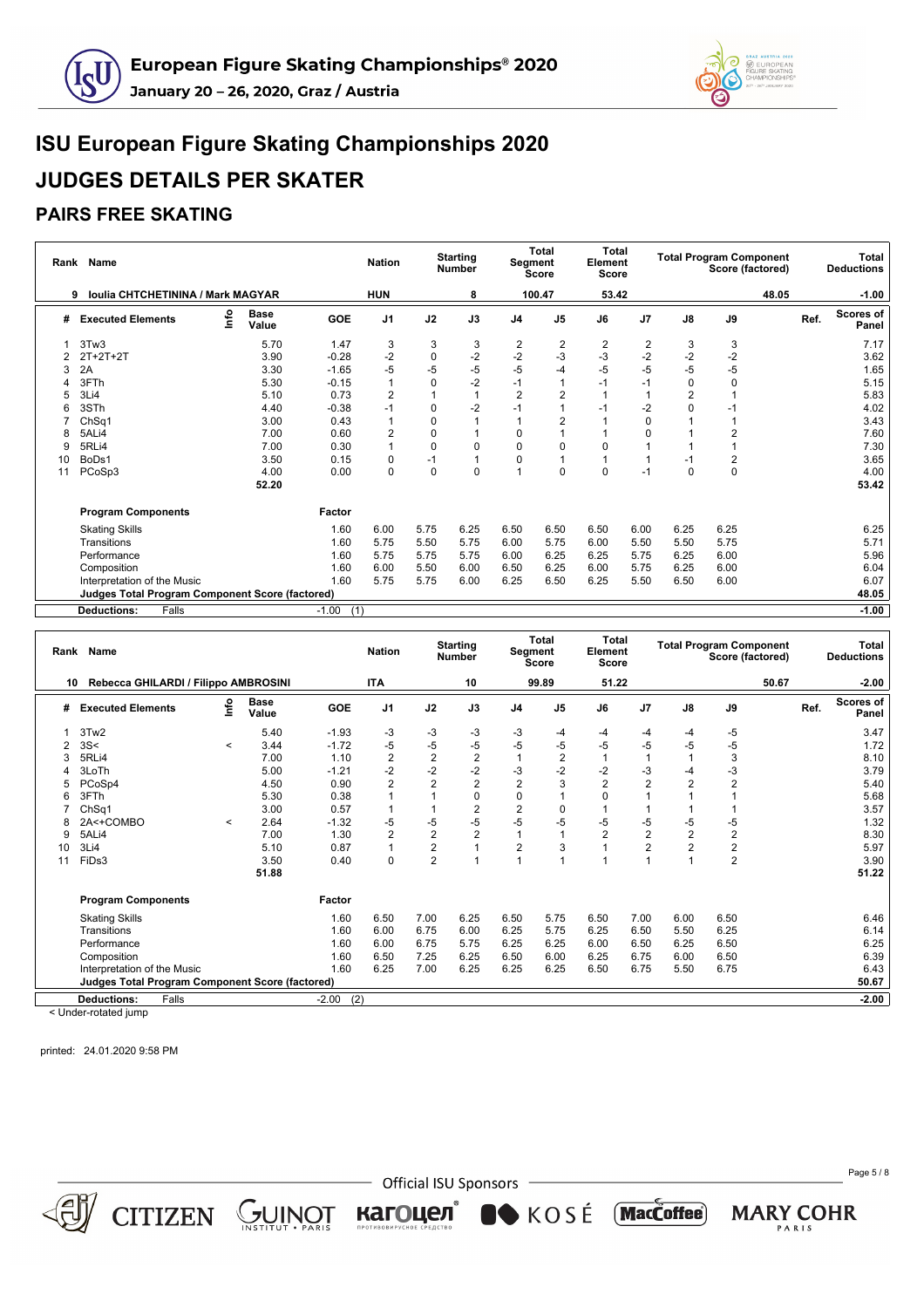



### **PAIRS FREE SKATING**

|    | Rank Name                                              |         |                      |            | <b>Nation</b>  |                         | <b>Starting</b><br><b>Number</b> | Segment        | <b>Total</b><br><b>Score</b> | Total<br>Element<br><b>Score</b> |                |                | <b>Total Program Component</b><br>Score (factored) |      | Total<br><b>Deductions</b> |
|----|--------------------------------------------------------|---------|----------------------|------------|----------------|-------------------------|----------------------------------|----------------|------------------------------|----------------------------------|----------------|----------------|----------------------------------------------------|------|----------------------------|
| 11 | <b>Coline KERIVEN / Noel-Antoine PIERRE</b>            |         |                      |            | <b>FRA</b>     |                         | 7                                |                | 98.63                        | 49.10                            |                |                | 49.53                                              |      | 0.00                       |
| #  | <b>Executed Elements</b>                               | lnfo    | <b>Base</b><br>Value | <b>GOE</b> | J <sub>1</sub> | J2                      | J3                               | J <sub>4</sub> | J <sub>5</sub>               | J6                               | J <sub>7</sub> | J8             | J9                                                 | Ref. | <b>Scores of</b><br>Panel  |
| 1  | 2Tw2                                                   |         | 3.00                 | 0.26       | 1              | 2                       | $\mathbf 1$                      | 0              | $-1$                         |                                  | 0              | $\overline{2}$ | 1                                                  |      | 3.26                       |
|    | 3T<                                                    | $\prec$ | 3.36                 | $-0.82$    | $-3$           | $-2$                    | $-2$                             | $-3$           | $-3$                         | $-2$                             | $-3$           | $-1$           | $-2$                                               |      | 2.54                       |
| 3  | 3LoTh                                                  |         | 5.00                 | $-1.21$    | $-2$           | $-2$                    | $-4$                             | $-2$           | $-2$                         | $-2$                             | $-3$           | $-2$           | -4                                                 |      | 3.79                       |
| 4  | 5ALi4                                                  |         | 7.00                 | 1.30       | 0              | $\overline{2}$          | $\overline{\mathbf{c}}$          | $\overline{2}$ |                              | $\overline{2}$                   | 2              | 3              | $\overline{2}$                                     |      | 8.30                       |
| 5  | 2S+1A+SEQ                                              |         | 1.92                 | 0.07       | 0              |                         | 0                                |                | $\overline{2}$               |                                  | 0              | $\mathbf 0$    |                                                    |      | 1.99                       |
| 6  | 3STh                                                   |         | 4.40                 | 0.88       | 2              | $\overline{\mathbf{c}}$ | $\overline{2}$                   | $\overline{2}$ | $\overline{2}$               | $\overline{2}$                   | 2              | $\overline{2}$ | 3                                                  |      | 5.28                       |
|    | 4Li4                                                   |         | 5.10                 | 0.73       | $\overline{2}$ | $\overline{2}$          |                                  | $\mathbf 0$    | $-1$                         |                                  | 2              | $\overline{2}$ | $\overline{2}$                                     |      | 5.83                       |
| 8  | ChSq1                                                  |         | 3.00                 | 0.64       |                |                         | 2                                | $\mathbf 0$    |                              |                                  | 2              |                | $\overline{2}$                                     |      | 3.64                       |
| 9  | 3Li3                                                   |         | 4.70                 | 0.40       |                |                         |                                  |                | 0                            |                                  | $\overline{2}$ |                | $\Omega$                                           |      | 5.10                       |
| 10 | BoDs2                                                  |         | 3.90                 | 0.39       |                |                         |                                  | $\mathbf 0$    | 0                            |                                  | 2              |                | 2                                                  |      | 4.29                       |
| 11 | PCoSp4                                                 |         | 4.50                 | 0.58       |                | $\overline{2}$          | $\mathbf 0$                      | $\mathbf 0$    | 2                            |                                  |                | $\overline{2}$ | $\overline{2}$                                     |      | 5.08                       |
|    |                                                        |         | 45.88                |            |                |                         |                                  |                |                              |                                  |                |                |                                                    |      | 49.10                      |
|    | <b>Program Components</b>                              |         |                      | Factor     |                |                         |                                  |                |                              |                                  |                |                |                                                    |      |                            |
|    | <b>Skating Skills</b>                                  |         |                      | 1.60       | 5.75           | 6.25                    | 6.00                             | 6.00           | 6.50                         | 6.75                             | 6.75           | 6.25           | 6.50                                               |      | 6.32                       |
|    | Transitions                                            |         |                      | 1.60       | 5.75           | 6.25                    | 5.50                             | 5.75           | 6.25                         | 6.50                             | 6.50           | 5.75           | 6.25                                               |      | 6.07                       |
|    | Performance                                            |         |                      | 1.60       | 5.75           | 6.50                    | 6.00                             | 6.00           | 6.50                         | 6.75                             | 6.50           | 6.50           | 6.25                                               |      | 6.32                       |
|    | Composition                                            |         |                      | 1.60       | 6.00           | 6.50                    | 6.00                             | 6.00           | 6.00                         | 6.50                             | 6.50           | 6.00           | 6.50                                               |      | 6.21                       |
|    | Interpretation of the Music                            |         |                      | 1.60       | 5.75           | 6.25                    | 5.75                             | 5.75           | 6.00                         | 6.75                             | 6.25           | 6.00           | 6.25                                               |      | 6.04                       |
|    | <b>Judges Total Program Component Score (factored)</b> |         |                      |            |                |                         |                                  |                |                              |                                  |                |                |                                                    |      | 49.53                      |
|    | <b>Deductions:</b>                                     |         |                      |            |                |                         |                                  |                |                              |                                  |                |                |                                                    |      | 0.00                       |

< Under-rotated jump

|    | Rank Name                                              |    |                      |                | <b>Nation</b>  |                | <b>Starting</b><br><b>Number</b> |                | <b>Total</b><br><b>Segment</b><br><b>Score</b> | <b>Total</b><br>Element<br>Score |                |                | <b>Total Program Component</b><br>Score (factored) |      | Total<br><b>Deductions</b> |
|----|--------------------------------------------------------|----|----------------------|----------------|----------------|----------------|----------------------------------|----------------|------------------------------------------------|----------------------------------|----------------|----------------|----------------------------------------------------|------|----------------------------|
| 12 | Zoe JONES / Christopher BOYADJI                        |    |                      |                | <b>GBR</b>     |                | 5                                |                | 96.98                                          | 50.48                            |                |                | 47.50                                              |      | $-1.00$                    |
| #  | <b>Executed Elements</b>                               | ۴o | <b>Base</b><br>Value | <b>GOE</b>     | J <sub>1</sub> | J2             | J3                               | J <sub>4</sub> | J <sub>5</sub>                                 | J6                               | J <sub>7</sub> | J8             | J9                                                 | Ref. | Scores of<br>Panel         |
|    | $3T+2T$                                                |    | 5.50                 | $-0.84$        | $-2$           | -2             | -3                               | $-2$           | -2                                             | $-2$                             | $-2$           | $-2$           | $-2$                                               |      | 4.66                       |
|    | 3TwB                                                   |    | 4.80                 | $-1.65$        | $-4$           | $-2$           | $-4$                             | $-3$           | $-5$                                           | $-3$                             | $-4$           | $-3$           | $-3$                                               |      | 3.15                       |
| 3  | 2A                                                     |    | 3.30                 | 0.00           | $\Omega$       | $\Omega$       | $\Omega$                         | $\mathbf 0$    | $-1$                                           | $\Omega$                         | $\Omega$       | $\Omega$       | $\mathbf 0$                                        |      | 3.30                       |
|    | 5RLi4                                                  |    | 7.00                 | 0.60           |                |                |                                  | 0              |                                                |                                  |                |                |                                                    |      | 7.60                       |
|    | FiD <sub>s2</sub>                                      |    | 3.20                 | 0.05           | $\Omega$       | $-2$           |                                  | 0              |                                                | $\Omega$                         |                |                | $-1$                                               |      | 3.25                       |
| 6  | ChSq1                                                  |    | 3.00                 | 0.79           |                | $\overline{2}$ | $\overline{2}$                   |                | $\overline{c}$                                 |                                  |                | $\overline{2}$ | $\overline{2}$                                     |      | 3.79                       |
|    | 5ALi3                                                  |    | 6.60                 | 1.04           |                |                |                                  | $\overline{2}$ | $\overline{2}$                                 | $\overline{2}$                   |                | $\overline{2}$ | $\overline{2}$                                     |      | 7.64                       |
| 8  | 3LoTh                                                  |    | 5.00                 | $-2.50$        | $-5$           | $-5$           | $-5$                             | $-5$           | $-5$                                           | $-5$                             | -5             | $-5$           | $-5$                                               |      | 2.50                       |
| 9  | 3FTh                                                   |    | 5.30                 | 0.76           |                | 3              | $\overline{ }$                   |                | $\overline{2}$                                 |                                  |                | $\overline{2}$ | $\overline{2}$                                     |      | 6.06                       |
| 10 | 3Li1                                                   |    | 3.90                 | 0.00           | 0              | $-1$           | 0                                | $\mathbf 0$    | $-1$                                           | $\mathbf 0$                      | 0              |                |                                                    |      | 3.90                       |
| 11 | PCoSp4                                                 |    | 4.50                 | 0.13           | $\Omega$       |                | $\overline{ }$                   | $\mathbf 0$    | $\overline{ }$                                 | $\Omega$                         | $\Omega$       | $\Omega$       | $\mathbf 0$                                        |      | 4.63                       |
|    |                                                        |    | 52.10                |                |                |                |                                  |                |                                                |                                  |                |                |                                                    |      | 50.48                      |
|    | <b>Program Components</b>                              |    |                      | Factor         |                |                |                                  |                |                                                |                                  |                |                |                                                    |      |                            |
|    | <b>Skating Skills</b>                                  |    |                      | 1.60           | 5.75           | 6.25           | 6.00                             | 6.00           | 6.00                                           | 6.25                             | 6.25           | 5.75           | 6.00                                               |      | 6.04                       |
|    | Transitions                                            |    |                      | 1.60           | 5.25           | 6.00           | 6.00                             | 5.75           | 5.50                                           | 6.00                             | 5.75           | 5.50           | 6.25                                               |      | 5.79                       |
|    | Performance                                            |    |                      | 1.60           | 5.50           | 5.75           | 5.50                             | 5.75           | 5.75                                           | 6.25                             | 6.00           | 6.25           | 6.00                                               |      | 5.86                       |
|    | Composition                                            |    |                      | 1.60           | 5.75           | 6.00           | 5.75                             | 6.00           | 6.25                                           | 6.00                             | 6.00           | 6.00           | 6.25                                               |      | 6.00                       |
|    | Interpretation of the Music                            |    |                      | 1.60           | 5.75           | 6.25           | 6.00                             | 6.00           | 6.00                                           | 6.25                             | 5.75           | 5.75           | 6.25                                               |      | 6.00                       |
|    | <b>Judges Total Program Component Score (factored)</b> |    |                      |                |                |                |                                  |                |                                                |                                  |                |                |                                                    |      | 47.50                      |
|    | <b>Deductions:</b><br>Falls                            |    |                      | (1)<br>$-1.00$ |                |                |                                  |                |                                                |                                  |                |                |                                                    |      | $-1.00$                    |
|    |                                                        |    |                      |                |                |                |                                  |                |                                                |                                  |                |                |                                                    |      |                            |

printed: 24.01.2020 9:58 PM

 $CITIZEN$   $GUNOT$ 

- Official ISU Sponsors -

KOSÉ MacCoffee)

кагоцел®

Page 6 / 8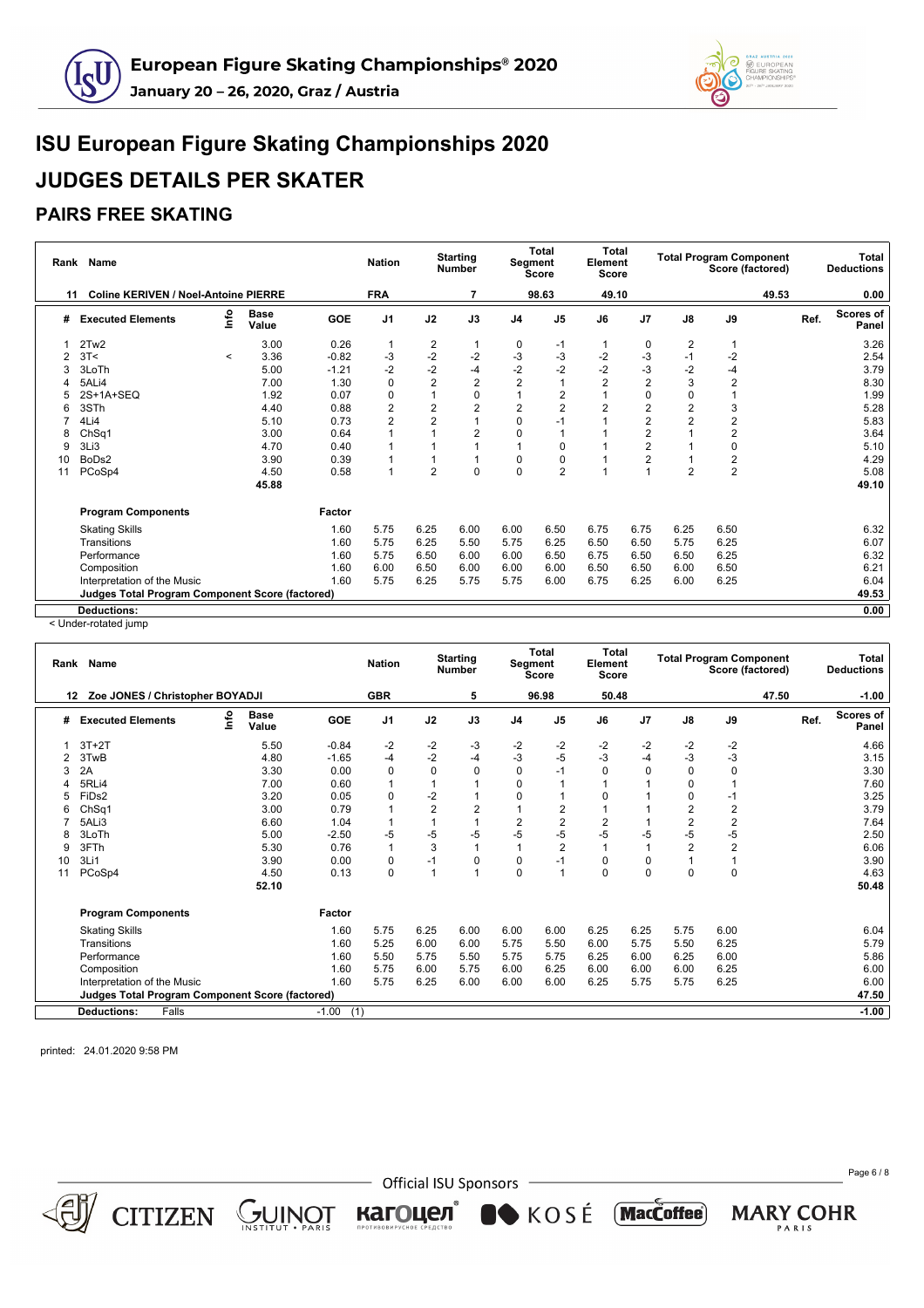



### **PAIRS FREE SKATING**

|    | Rank Name                                       |         |                      |            | <b>Nation</b>  |                | <b>Starting</b><br><b>Number</b> | <b>Segment</b> | Total<br>Score | <b>Total</b><br>Element<br><b>Score</b> |                |          | <b>Total Program Component</b><br>Score (factored) |      | <b>Total</b><br><b>Deductions</b> |
|----|-------------------------------------------------|---------|----------------------|------------|----------------|----------------|----------------------------------|----------------|----------------|-----------------------------------------|----------------|----------|----------------------------------------------------|------|-----------------------------------|
| 13 | Anna VERNIKOV / Evgeni KRASNOPOLSKI             |         |                      |            | <b>ISR</b>     |                | 3                                |                | 96.01          | 51.20                                   |                |          | 44.81                                              |      | 0.00                              |
| #  | <b>Executed Elements</b>                        | ۴ů      | <b>Base</b><br>Value | <b>GOE</b> | J <sub>1</sub> | J2             | J3                               | J <sub>4</sub> | J <sub>5</sub> | J6                                      | J <sub>7</sub> | J8       | J9                                                 | Ref. | <b>Scores of</b><br>Panel         |
| 1  | 3Tw1                                            |         | 5.10                 | $-0.44$    | $-2$           | $-1$           | 0                                | $-1$           | $-2$           | 0                                       | 0              |          | $-2$                                               |      | 4.66                              |
| 2  | 1S                                              |         | 0.40                 | $-0.11$    | $-3$           | $-3$           | $-3$                             | $-3$           | $-5$           | $-2$                                    | $-2$           | $-4$     | $-2$                                               |      | 0.29                              |
| 3  | $3T < +2T$                                      | $\prec$ | 4.66                 | $-0.48$    | $-2$           | $-1$           | $-2$                             | $-1$           | $-2$           | $-1$                                    | $-2$           | $-1$     | 0                                                  |      | 4.18                              |
| 4  | 3LoTh                                           |         | 5.00                 | $-1.21$    | $-3$           | $-2$           | $-4$                             | $-2$           | $-2$           | $-3$                                    | $-3$           | $-2$     | $-2$                                               |      | 3.79                              |
| 5  | BoDs3                                           |         | 4.30                 | 0.49       |                |                | $\overline{2}$                   |                | $\overline{2}$ | $\mathbf 0$                             |                |          |                                                    |      | 4.79                              |
| 6  | PCoSp4                                          |         | 4.50                 | 0.45       |                |                |                                  |                |                |                                         |                |          |                                                    |      | 4.95                              |
|    | 3STh                                            |         | 4.40                 | 0.63       |                | $\overline{2}$ | 2                                |                | 2              |                                         |                | 3        |                                                    |      | 5.03                              |
| 8  | 5RLi4                                           |         | 7.00                 | 0.30       | 0              | $-1$           | 0                                |                | 0              | 0                                       |                |          |                                                    |      | 7.30                              |
| 9  | Ch <sub>Sq1</sub>                               |         | 3.00                 | 0.14       | 0              |                | 0                                | $\Omega$       | $\Omega$       | $\Omega$                                |                |          | O                                                  |      | 3.14                              |
| 10 | 5ALi4                                           |         | 7.00                 | 0.90       |                |                |                                  |                | $\overline{2}$ |                                         | 2              | 2        |                                                    |      | 7.90                              |
| 11 | 3Li4                                            |         | 5.10                 | 0.07       | 0              | $\Omega$       |                                  | $-1$           | $\Omega$       | $-1$                                    |                | $\Omega$ |                                                    |      | 5.17                              |
|    |                                                 |         | 50.46                |            |                |                |                                  |                |                |                                         |                |          |                                                    |      | 51.20                             |
|    | <b>Program Components</b>                       |         |                      | Factor     |                |                |                                  |                |                |                                         |                |          |                                                    |      |                                   |
|    | <b>Skating Skills</b>                           |         |                      | 1.60       | 5.25           | 6.00           | 6.00                             | 6.00           | 5.75           | 5.75                                    | 6.25           | 6.00     | 5.50                                               |      | 5.86                              |
|    | Transitions                                     |         |                      | 1.60       | 5.00           | 5.75           | 5.50                             | 5.50           | 4.75           | 5.50                                    | 5.75           | 5.25     | 5.50                                               |      | 5.43                              |
|    | Performance                                     |         |                      | 1.60       | 5.25           | 5.75           | 5.75                             | 5.75           | 5.25           | 5.75                                    | 6.00           | 5.50     | 5.75                                               |      | 5.64                              |
|    | Composition                                     |         |                      | 1.60       | 5.25           | 5.75           | 5.75                             | 6.00           | 5.50           | 5.50                                    | 6.00           | 5.25     | 5.50                                               |      | 5.61                              |
|    | Interpretation of the Music                     |         |                      | 1.60       | 5.25           | 5.75           | 5.75                             | 5.50           | 4.75           | 5.75                                    | 5.75           | 5.00     | 5.25                                               |      | 5.46                              |
|    | Judges Total Program Component Score (factored) |         |                      |            |                |                |                                  |                |                |                                         |                |          |                                                    |      | 44.81                             |
|    | <b>Deductions:</b>                              |         |                      |            |                |                |                                  |                |                |                                         |                |          |                                                    |      | 0.00                              |

< Under-rotated jump

|    | Rank Name                                              |      |                      |            | <b>Nation</b>  |                | <b>Starting</b><br><b>Number</b> | <b>Segment</b> | <b>Total</b><br><b>Score</b> | <b>Total</b><br>Element<br><b>Score</b> |                |      | <b>Total Program Component</b><br>Score (factored) |      | Total<br><b>Deductions</b> |
|----|--------------------------------------------------------|------|----------------------|------------|----------------|----------------|----------------------------------|----------------|------------------------------|-----------------------------------------|----------------|------|----------------------------------------------------|------|----------------------------|
| 14 | Laura BARQUERO / Ton CONSUL                            |      |                      |            | <b>ESP</b>     |                | 4                                |                | 88.89                        | 42.70                                   |                |      | 46.19                                              |      | 0.00                       |
| #  | <b>Executed Elements</b>                               | ١nfo | <b>Base</b><br>Value | <b>GOE</b> | J <sub>1</sub> | J2             | J3                               | J <sub>4</sub> | J <sub>5</sub>               | J6                                      | J <sub>7</sub> | J8   | J9                                                 | Ref. | <b>Scores of</b><br>Panel  |
|    | $3S+2T$                                                |      | 5.60                 | $-0.37$    | $\Omega$       | -2             | $-1$                             | 0              | 0                            | -1                                      | -2             | -1   | $-1$                                               |      | 5.23                       |
|    | 2Tw1                                                   |      | 2.80                 | 0.12       | O              | $\overline{c}$ | 0                                | 0              | $-2$                         |                                         | 0              | 2    | $\Omega$                                           |      | 2.92                       |
| 3  | 5RLi4                                                  |      | 7.00                 | $-0.40$    |                | $-1$           | 0                                | $-1$           | $-2$                         | $\mathbf 0$                             | $\Omega$       | $-1$ | -1                                                 |      | 6.60                       |
|    | 3FTh                                                   |      | 5.30                 | 0.00       | O              |                | $-2$                             | $-1$           |                              | 0                                       | $\Omega$       | -1   |                                                    |      | 5.30                       |
| 5  | ChSq1                                                  |      | 3.00                 | 0.57       |                |                | $\overline{c}$                   |                |                              |                                         |                |      | 2                                                  |      | 3.57                       |
|    | 3T <                                                   | <<   | 1.30                 | $-0.63$    | -5             | -5             | -4                               | -5             | $-5$                         | -5                                      | -4             | $-5$ | $-5$                                               |      | 0.67                       |
|    | 3LoTh                                                  |      | 5.00                 | $-1.43$    | -3             | $-3$           | $-3$                             | $-3$           | $-2$                         | $-2$                                    | $-3$           | $-3$ | -4                                                 |      | 3.57                       |
| 8  | 5SLi4                                                  |      | 6.20                 | $-0.09$    |                | $-2$           | $-1$                             | $\mathbf 0$    | $-1$                         |                                         | $-1$           | O    |                                                    |      | 6.11                       |
| 9  | 3Li4                                                   |      | 5.10                 | $-0.66$    | O              | $-3$           | 0                                | $-3$           | $-2$                         | $\Omega$                                | $-1$           |      | $-3$                                               |      | 4.44                       |
| 10 | BoDs2                                                  |      | 3.90                 | 0.39       |                |                | 1                                | $\Omega$       | 1                            |                                         |                |      |                                                    |      | 4.29                       |
| 11 | PCoSp                                                  |      | 0.00                 | 0.00       |                |                |                                  |                |                              |                                         |                |      |                                                    |      | 0.00                       |
|    |                                                        |      | 45.20                |            |                |                |                                  |                |                              |                                         |                |      |                                                    |      | 42.70                      |
|    | <b>Program Components</b>                              |      |                      | Factor     |                |                |                                  |                |                              |                                         |                |      |                                                    |      |                            |
|    | <b>Skating Skills</b>                                  |      |                      | 1.60       | 6.00           | 6.00           | 5.75                             | 5.75           | 5.75                         | 6.50                                    | 5.75           | 5.50 | 5.50                                               |      | 5.79                       |
|    | Transitions                                            |      |                      | 1.60       | 5.75           | 5.75           | 5.75                             | 5.50           | 5.25                         | 6.25                                    | 5.50           | 5.25 | 6.25                                               |      | 5.68                       |
|    | Performance                                            |      |                      | 1.60       | 5.75           | 5.75           | 5.50                             | 5.75           | 5.25                         | 6.00                                    | 5.75           | 6.00 | 5.75                                               |      | 5.75                       |
|    | Composition                                            |      |                      | 1.60       | 6.00           | 5.75           | 5.75                             | 5.75           | 5.00                         | 6.25                                    | 5.75           | 5.75 | 6.25                                               |      | 5.86                       |
|    | Interpretation of the Music                            |      |                      | 1.60       | 5.75           | 5.75           | 5.75                             | 5.50           | 5.75                         | 6.50                                    | 5.50           | 5.75 | 6.25                                               |      | 5.79                       |
|    | <b>Judges Total Program Component Score (factored)</b> |      |                      |            |                |                |                                  |                |                              |                                         |                |      |                                                    |      | 46.19                      |
|    | <b>Deductions:</b>                                     |      |                      |            |                |                |                                  |                |                              |                                         |                |      |                                                    |      | 0.00                       |
|    |                                                        |      |                      |            |                |                |                                  |                |                              |                                         |                |      |                                                    |      |                            |

<< Downgraded jump

printed: 24.01.2020 9:58 PM

 $CITIZEN \underset{\text{INSTITUT PARS}}{\bigcirc} \underset{\text{INSTITUT PARS}}{\text{MINOT}}$ 



- Official ISU Sponsors -

KOSÉ MacCoffee)

кагоцел®

Page 7 / 8